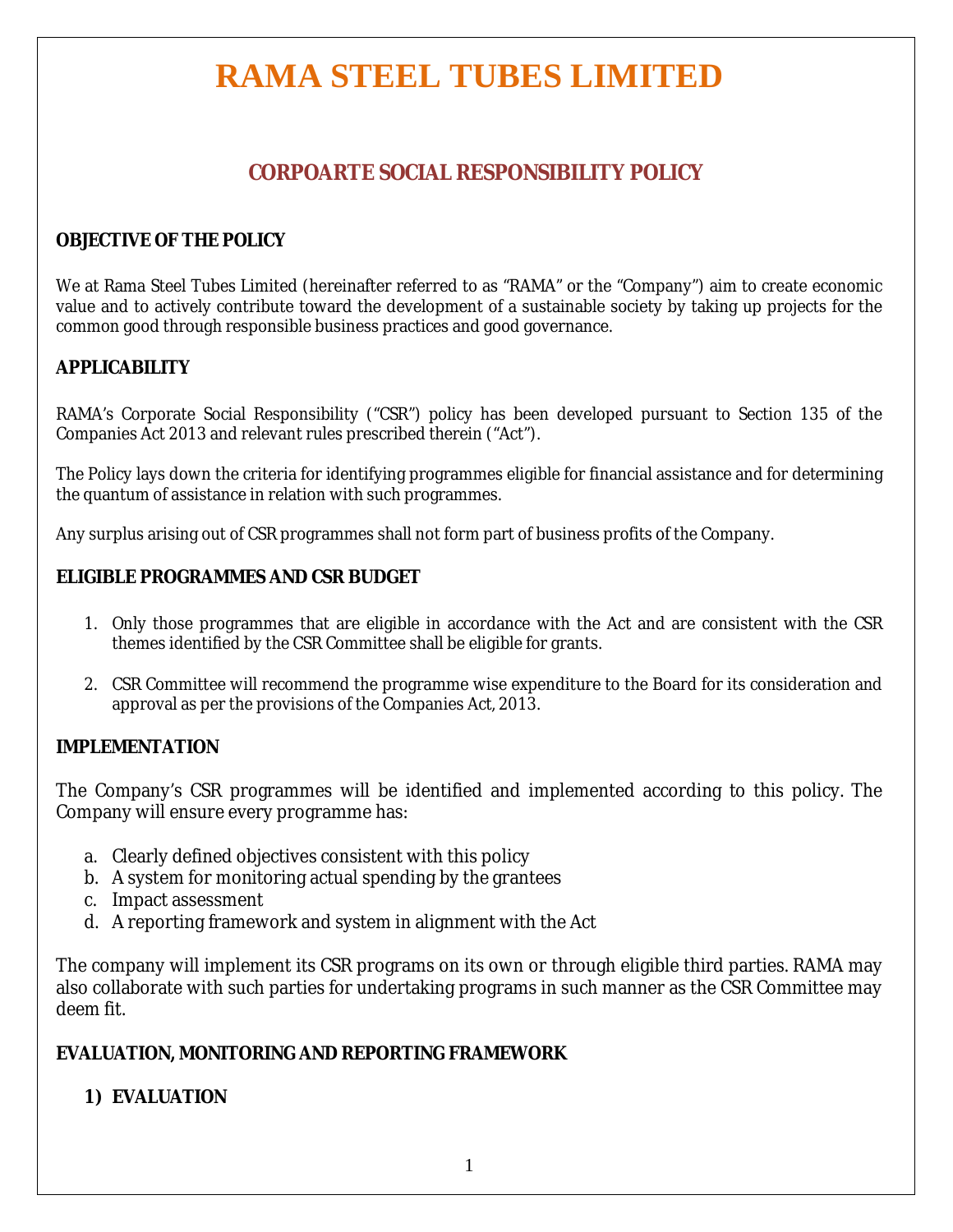# **RAMA STEEL TUBES LIMITED**

Prospective programmes shall be presented to the CSR Committee for evaluation. The proposals shall set out proposed budget, social need for the programme and benefits expected.

### **2) MONITORING**

Programme monitoring mechanism will ensure:

- i. The CSR policy is implemented as per the Act
- ii. The CSR policy is implemented ensuring that all programmes are duly carried out as budgeted

# **3) REPORTING**

The CSR Committee will prepare the annual CSR report and present for approval of the Board. This report will ensure that CSR programmes are being properly documented.

### **ADMINISTRATION**

**CSR Committee:** The CSR Committee consists of Chairman and two members of the Board with one of them being an Independent Board Member.

The CSR committee of RAMA will be responsible for:

- i. formulating the CSR policy in compliance to Section 135 of the Companies Act 2013, with such policy to indicate activities to be undertaken as per Schedule VII of the Companies Act 2013
- ii. recommending to Board the CSR expenditure to be incurred
- iii. recommending to Board, modifications to the CSR policy as and when required
- iv. regularly monitoring the implementation of the CSR policy

# **SCOPE/ LIST OF CSR ACTIVITIES**

The Policy recognises that corporate social responsibility is not merely compliance; it is a commitment to support initiatives that measurably improve the lives of underprivileged by one or more of the following focus areas as notified under Schedule VII of Section 135 of the Companies Act 2013 and Companies (Corporate Social Responsibility Policy) Rules 2014:

- a. Eradicating hunger, poverty & malnutrition, promoting preventive health care & sanitation & making available safe drinking water and contribution to the Swach Bharat Kosh, set-up by Central Government.
- b. Promoting education, including special education & employment enhancing vocation skills especially among children, women, elderly & the differently abled & livelihood enhancement projects;